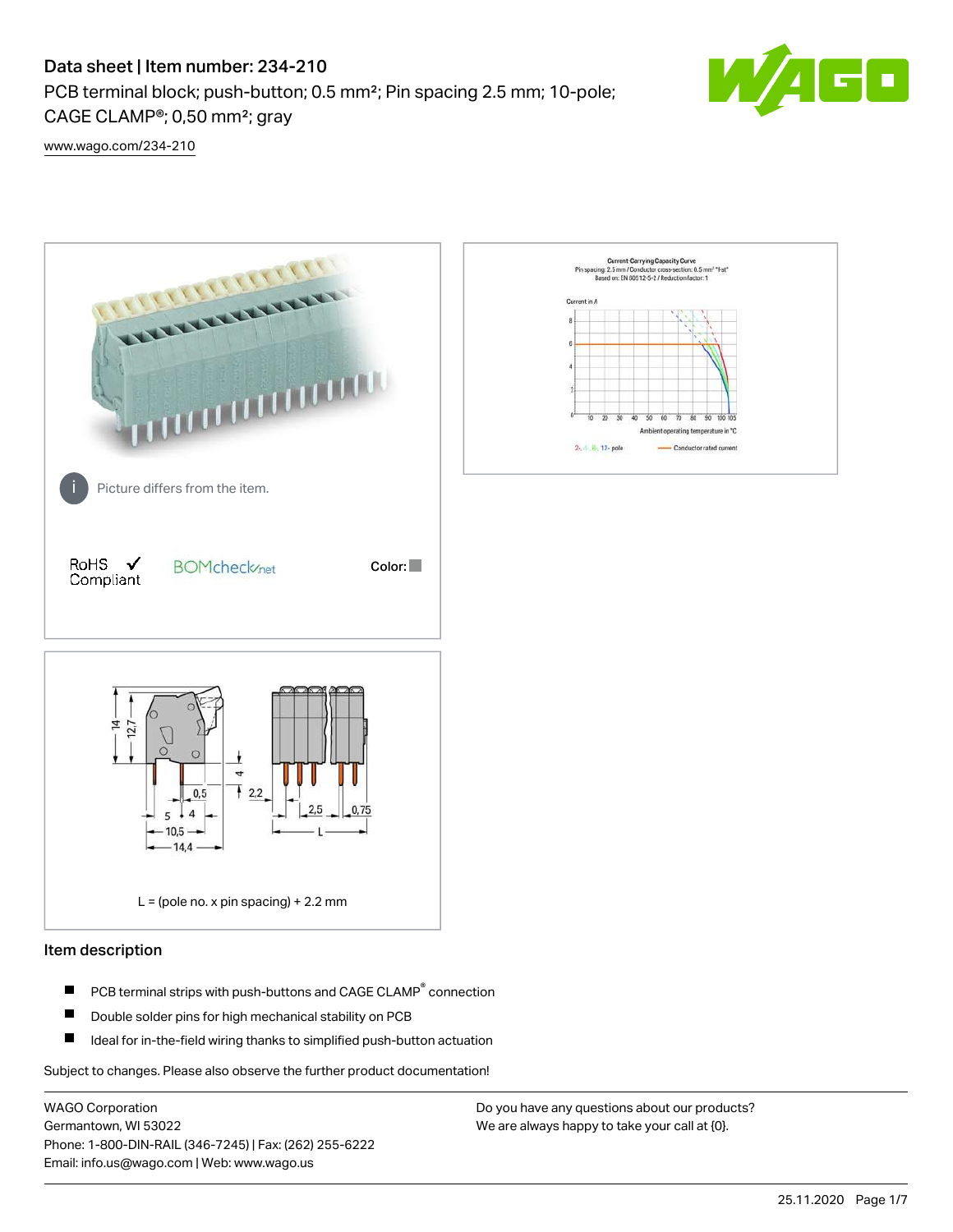

**Convenient, tool-free operation** 

# Data

# Electrical data

## Ratings per IEC/EN 60664-1

| Ratings per                 | IEC/EN 60664-1                                                        |
|-----------------------------|-----------------------------------------------------------------------|
| Rated voltage (III / 3)     | 63 V                                                                  |
| Rated surge voltage (III/3) | $2.5$ kV                                                              |
| Rated voltage (III/2)       | 160 V                                                                 |
| Rated surge voltage (III/2) | $2.5$ kV                                                              |
| Nominal voltage (II/2)      | 320 V                                                                 |
| Rated surge voltage (II/2)  | $2.5$ kV                                                              |
| Rated current               | 6 A                                                                   |
| Legend (ratings)            | $(III / 2)$ $\triangle$ Overvoltage category III / Pollution degree 2 |

#### Ratings per UL 1059

| Approvals per                  | UL 1059 |
|--------------------------------|---------|
| Rated voltage UL (Use Group B) | 150 V   |
| Rated current UL (Use Group B) | 4 P     |

# Ratings per CSA

| Approvals per                   | CSA   |
|---------------------------------|-------|
| Rated voltage CSA (Use Group B) | 150 V |
| Rated current CSA (Use Group B) |       |

#### Connection data

| Connection technology                             | CAGE CLAMP                             |
|---------------------------------------------------|----------------------------------------|
| Actuation type                                    | Push-button                            |
| Solid conductor                                   | $0.080.5$ mm <sup>2</sup> / 28  20 AWG |
| Fine-stranded conductor                           | $0.080.5$ mm <sup>2</sup> / 28  20 AWG |
| Fine-stranded conductor; with insulated ferrule   | $0.25 \text{ mm}^2$                    |
| Fine-stranded conductor; with uninsulated ferrule | $0.25 \text{ mm}^2$                    |
| Strip length                                      | $56$ mm $/ 0.20.24$ inch               |
| Conductor connection direction to PCB             | $90^{\circ}$                           |
| Pole No.                                          | 10                                     |

Subject to changes. Please also observe the further product documentation!

| <b>WAGO Corporation</b>                                | Do you have any questions about our products? |
|--------------------------------------------------------|-----------------------------------------------|
| Germantown, WI 53022                                   | We are always happy to take your call at {0}. |
| Phone: 1-800-DIN-RAIL (346-7245)   Fax: (262) 255-6222 |                                               |
| Email: info.us@wago.com   Web: www.wago.us             |                                               |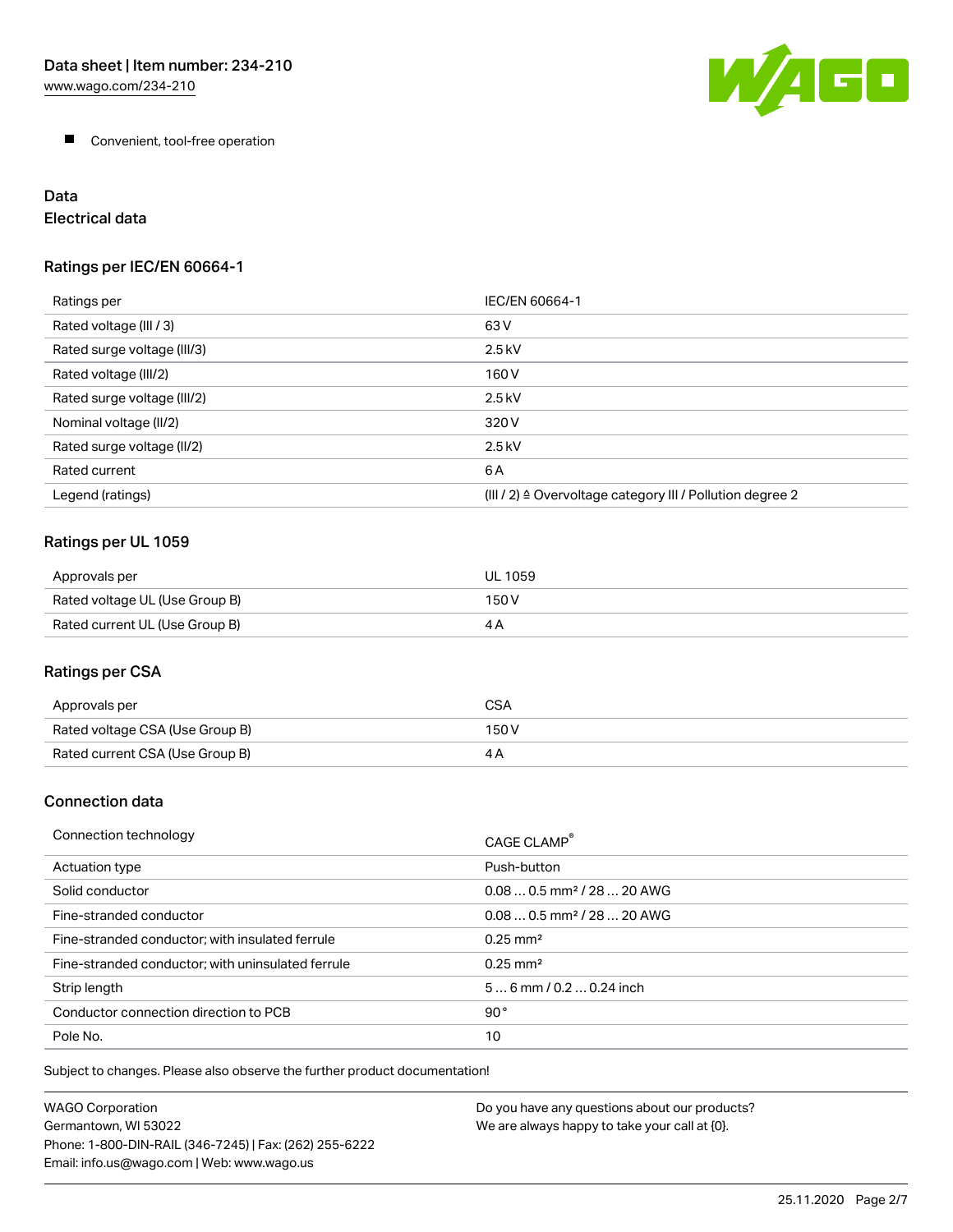[www.wago.com/234-210](http://www.wago.com/234-210)



| Total number of connection points | 10 |
|-----------------------------------|----|
| Total number of potentials        | 10 |
| Number of connection types        |    |
| Number of levels                  |    |

#### Physical data

| Pin spacing                          | 2.5 mm / 0.098 inch  |
|--------------------------------------|----------------------|
| Width                                | 27.2 mm / 1.071 inch |
| Height                               | 18 mm / 0.709 inch   |
| Height from the surface              | 14 mm / 0.551 inch   |
| Depth                                | 14.4 mm / 0.567 inch |
| Solder pin length                    | 4 mm                 |
| Solder pin dimensions                | $0.5 \times 0.75$ mm |
| Drilled hole diameter with tolerance | 1 1 $(+0.1)$ mm      |

## PCB contact

| PCB contact                         | THT                                      |
|-------------------------------------|------------------------------------------|
| Solder pin arrangement              | over the entire terminal strip (in-line) |
| Number of solder pins per potential |                                          |

#### Material Data

| Color                       | gray                                   |
|-----------------------------|----------------------------------------|
| Material group              |                                        |
| Insulation material         | Polyamide (PA66)                       |
| Flammability class per UL94 | V <sub>0</sub>                         |
| Clamping spring material    | Chrome nickel spring steel (CrNi)      |
| Contact material            | Electrolytic copper (E <sub>Cu</sub> ) |
| Contact plating             | tin-plated                             |
| Fire load                   | 0.074 MJ                               |
| Weight                      | 5.1 g                                  |
|                             |                                        |

#### Environmental Requirements

| Limit temperature range | -60  +105 °C |
|-------------------------|--------------|
|-------------------------|--------------|

Subject to changes. Please also observe the further product documentation!

WAGO Corporation Germantown, WI 53022 Phone: 1-800-DIN-RAIL (346-7245) | Fax: (262) 255-6222 Email: info.us@wago.com | Web: www.wago.us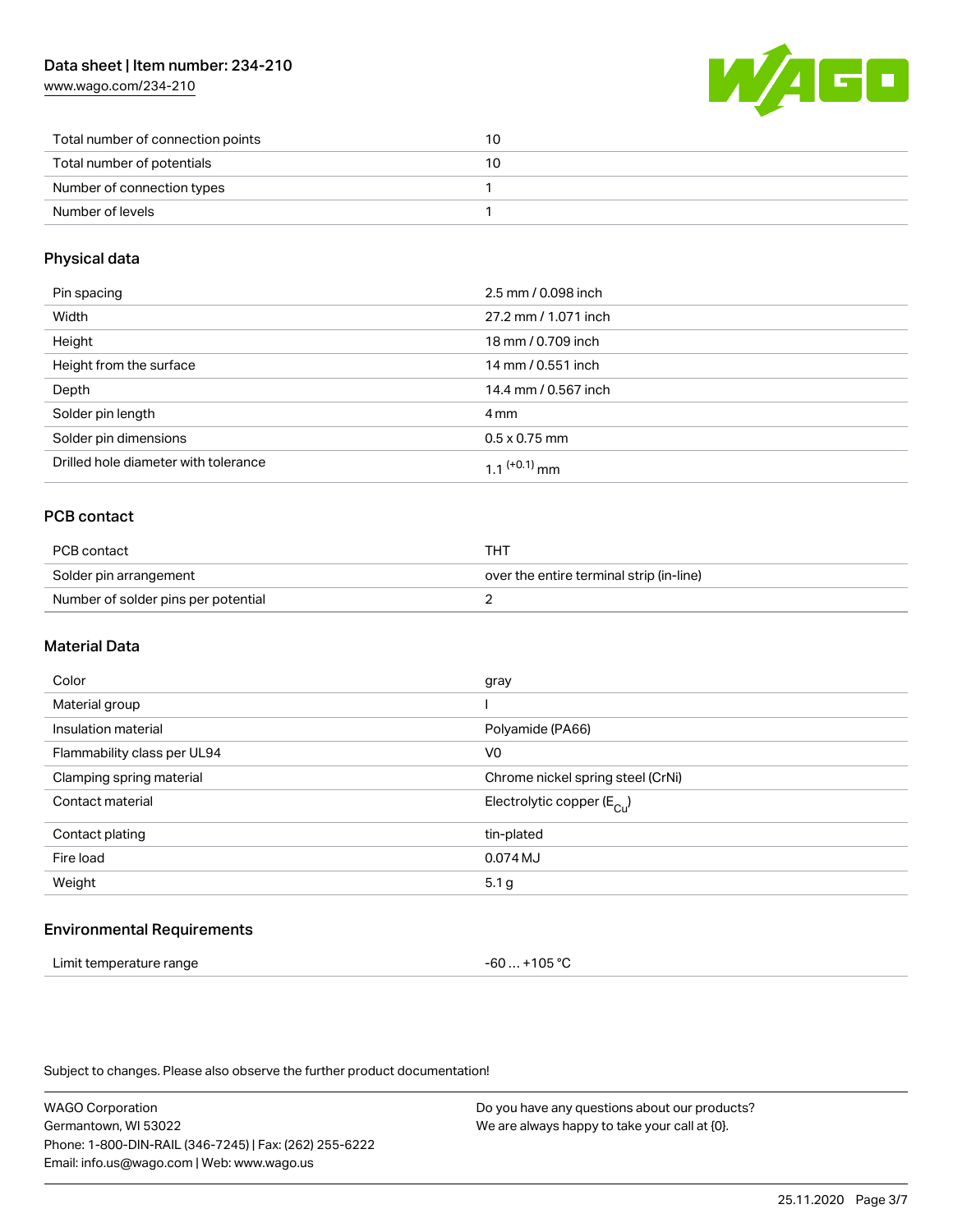

#### Commercial data

| Product Group         | 4 (Printed Circuit) |
|-----------------------|---------------------|
| Packaging type        | <b>BOX</b>          |
| Country of origin     | CН                  |
| <b>GTIN</b>           | 4044918651561       |
| Customs tariff number | 85369010000         |

#### Approvals / Certificates

#### Country specific Approvals

|             |                                              |                                 | Certificate               |
|-------------|----------------------------------------------|---------------------------------|---------------------------|
| Logo        | Approval                                     | <b>Additional Approval Text</b> | name                      |
|             | <b>CCA</b><br>DEKRA Certification B.V.       | EN 60998                        | NTR <sub>NL</sub><br>6946 |
| KEMA        | <b>CCA</b><br>DEKRA Certification B.V.       | EN 60998                        | 2153951.01                |
|             | <b>CCA</b><br>DEKRA Certification B.V.       | EN 60947-7-4                    | NTR <sub>NL</sub><br>7787 |
|             | <b>CSA</b><br>DEKRA Certification B.V.       | C22.2                           | 1465035                   |
| <b>KEMA</b> | <b>KEMA/KEUR</b><br>DEKRA Certification B.V. | EN 60947-7-4                    | 71-111042                 |

#### Ship Approvals

| Logo                                                                                                                                                                                                                                                                                                                                                                                                                                                                                | Approval            | <b>Additional Approval Text</b> | Certificate<br>name |
|-------------------------------------------------------------------------------------------------------------------------------------------------------------------------------------------------------------------------------------------------------------------------------------------------------------------------------------------------------------------------------------------------------------------------------------------------------------------------------------|---------------------|---------------------------------|---------------------|
| $\bigcirc\!\!\!\!\! \bigcirc\!\!\!\!\! \bigcirc\!\!\!\!\! \bigcirc\!\!\!\!\! \bigcirc\!\!\!\!\! \bigcirc\!\!\!\!\! \bigcirc\!\!\!\!\! \bigcirc\!\!\!\!\! \bigcirc\!\!\!\!\! \bigcirc\!\!\!\!\! \bigcirc\!\!\!\!\! \bigcirc\!\!\!\!\! \bigcirc\!\!\!\!\! \bigcirc\!\!\!\!\! \bigcirc\!\!\!\!\! \bigcirc\!\!\!\!\! \bigcirc\!\!\!\!\! \bigcirc\!\!\!\!\! \bigcirc\!\!\!\!\! \bigcirc\!\!\!\!\! \bigcirc\!\!\!\!\! \bigcirc\!\!\!\!\! \bigcirc\!\!\!\!\! \bigcirc\!\!\!\!\! \bigcirc\$ | BV                  | IEC 60998                       | 11915/D0            |
| <b>BUREAU</b>                                                                                                                                                                                                                                                                                                                                                                                                                                                                       | Bureau Veritas S.A. |                                 | BV                  |

#### UL-Approvals

Subject to changes. Please also observe the further product documentation!

| <b>WAGO Corporation</b>                                | Do you have any questions about our products? |
|--------------------------------------------------------|-----------------------------------------------|
| Germantown, WI 53022                                   | We are always happy to take your call at {0}. |
| Phone: 1-800-DIN-RAIL (346-7245)   Fax: (262) 255-6222 |                                               |
| Email: info.us@wago.com   Web: www.wago.us             |                                               |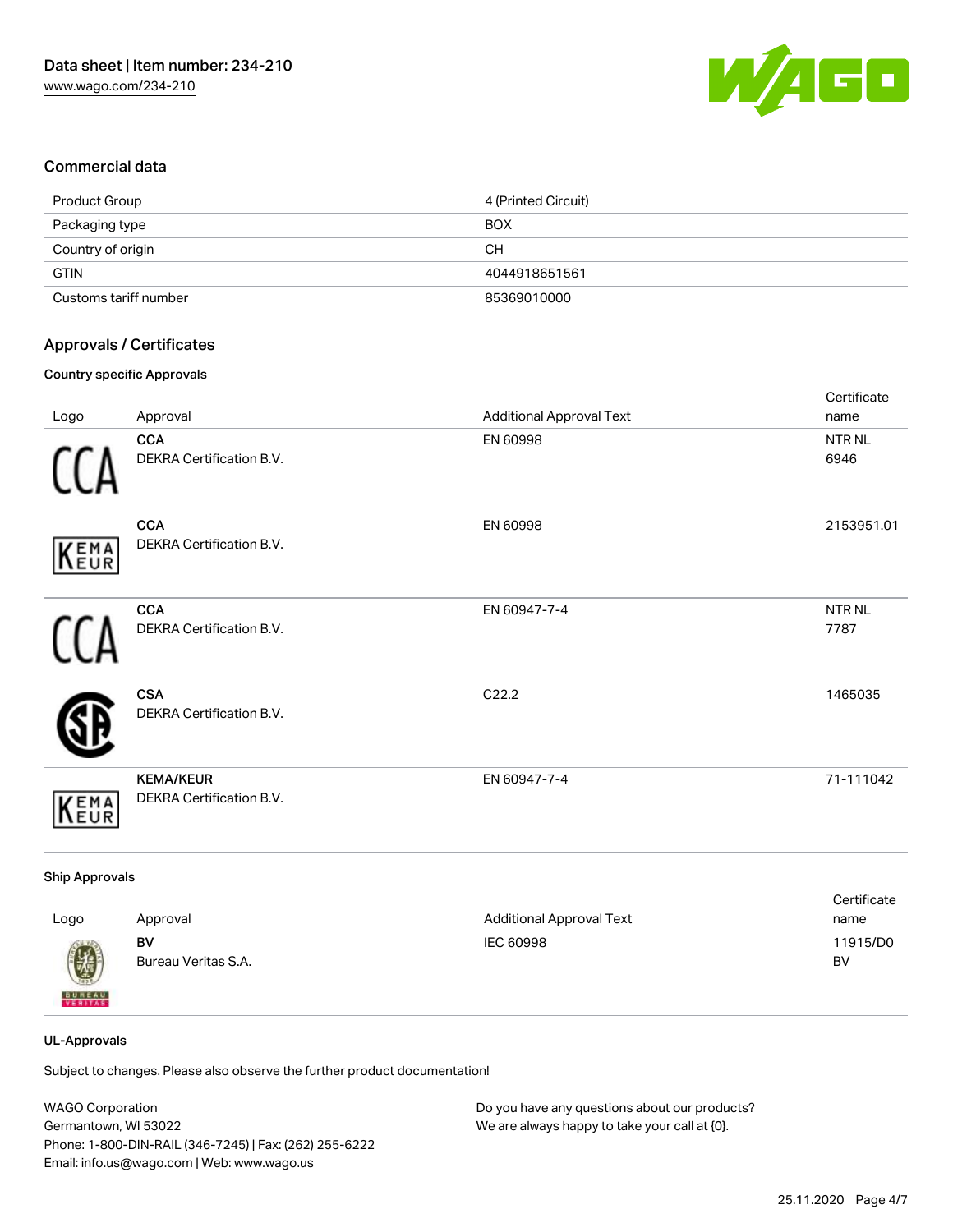G O

| Logo | Approval                            | <b>Additional Approval Text</b> | Certificate<br>name |
|------|-------------------------------------|---------------------------------|---------------------|
| R    | UL<br>UL International Germany GmbH | <b>UL 1059</b>                  | 20190731-<br>E45172 |

#### Compatible products

| I<br>۰.<br>. .<br>v<br>- 1<br>v<br>v<br>o esta |
|------------------------------------------------|
|------------------------------------------------|

|         | Item no.: 210-648                                                                                       |                                  |
|---------|---------------------------------------------------------------------------------------------------------|----------------------------------|
|         | Operating tool; Blade: 2.5 x 0.4 mm; with a partially insulated shaft; angled; short                    | www.wago.com/210-648             |
|         | Item no.: 210-719                                                                                       |                                  |
|         | Operating tool; Blade: 2.5 x 0.4 mm; with a partially insulated shaft                                   | www.wago.com/210-719             |
| ferrule |                                                                                                         |                                  |
|         | Item no.: 216-131                                                                                       |                                  |
|         | Ferrule; Sleeve for 0.25 mm <sup>2</sup> / AWG 24; uninsulated; electro-tin plated; silver-colored      | www.wago.com/216-131             |
|         | Item no.: 216-151                                                                                       |                                  |
|         | Ferrule; Sleeve for 0.25 mm <sup>2</sup> / AWG 24; uninsulated; electro-tin plated                      | www.wago.com/216-151             |
|         | Item no.: 216-301                                                                                       |                                  |
|         | Ferrule; Sleeve for 0.25 mm <sup>2</sup> / AWG 24; insulated; electro-tin plated; yellow                | www.wago.com/216-301             |
|         | Item no.: 216-321                                                                                       | www.wago.com/216-321             |
|         | Ferrule; Sleeve for 0.25 mm <sup>2</sup> / AWG 24; insulated; electro-tin plated; yellow                |                                  |
|         | Marking accessories                                                                                     |                                  |
|         | Item no.: 210-331/250-202                                                                               |                                  |
|         | Marking strips; as a DIN A4 sheet; MARKED; 1-16 (400x); Height of marker strip: 2.3 mm/0.091 in; Strip  | www.wago.com/210-331<br>/250-202 |
|         | length 182 mm; Horizontal marking; Self-adhesive; white                                                 |                                  |
|         | Item no.: 210-331/250-204                                                                               | www.wago.com/210-331             |
|         | Marking strips; as a DIN A4 sheet; MARKED; 17-32 (400x); Height of marker strip: 2.3 mm/0.091 in; Strip | /250-204                         |
|         | length 182 mm; Horizontal marking; Self-adhesive; white                                                 |                                  |
|         | Item no.: 210-331/250-206                                                                               | www.wago.com/210-331             |
|         | Marking strips; as a DIN A4 sheet; MARKED; 33-48 (400x); Height of marker strip: 2.3 mm/0.091 in; Strip | /250-206                         |
|         | length 182 mm; Horizontal marking; Self-adhesive; white                                                 |                                  |
|         | Item no.: 210-331/250-207                                                                               | www.wago.com/210-331             |
|         | Marking strips; as a DIN A4 sheet; MARKED; 1-48 (100x); Height of marker strip: 2.3 mm/0.091 in; Strip  | /250-207                         |
|         | length 182 mm; Horizontal marking; Self-adhesive; white                                                 |                                  |
|         |                                                                                                         |                                  |

# **Downloads**

## Documentation

Subject to changes. Please also observe the further product documentation!

WAGO Corporation Germantown, WI 53022 Phone: 1-800-DIN-RAIL (346-7245) | Fax: (262) 255-6222 Email: info.us@wago.com | Web: www.wago.us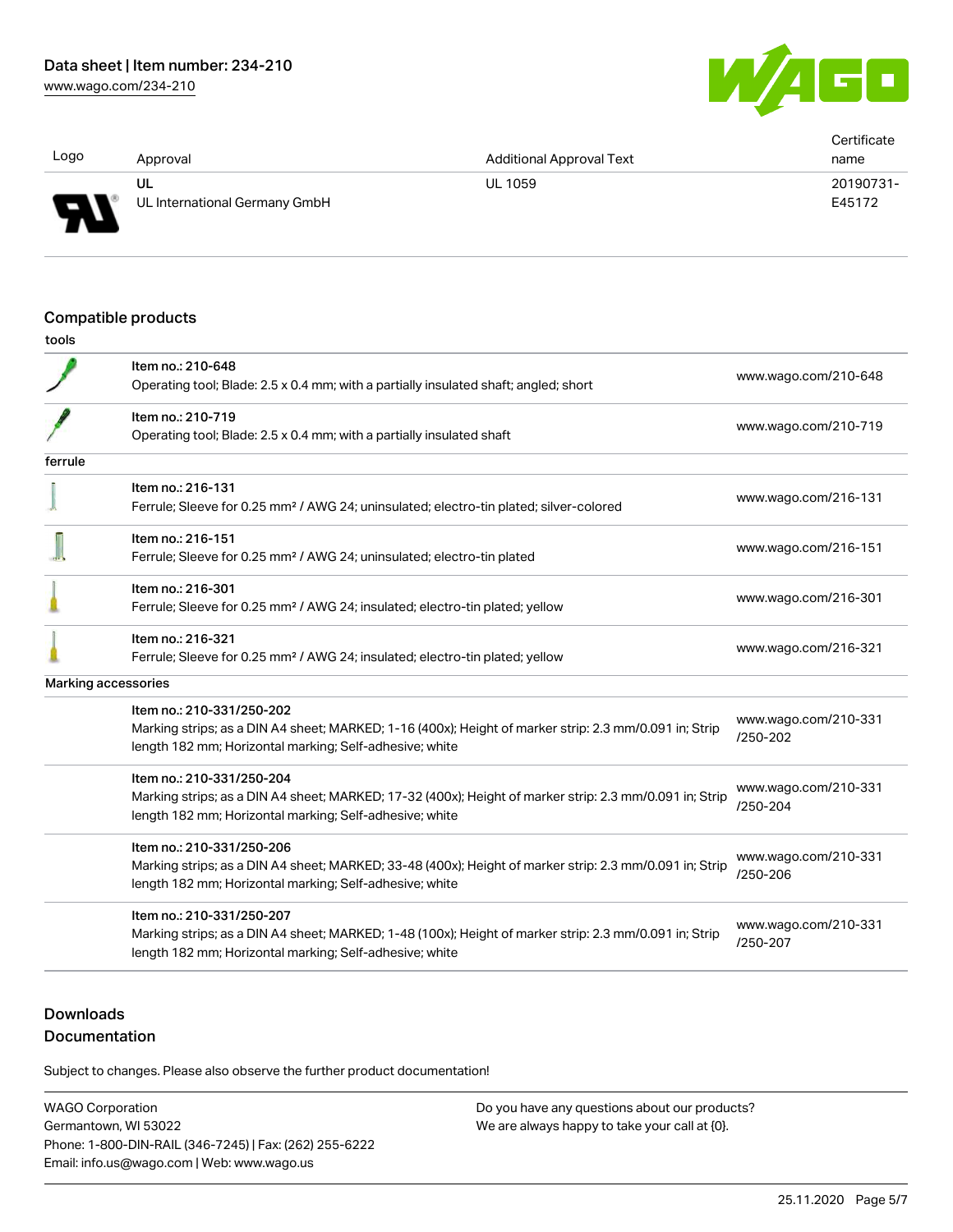

| <b>Additional Information</b><br>Technical explanations                                                                                                                | Apr 3, 2019 | pdf<br>3.6 MB | Download |
|------------------------------------------------------------------------------------------------------------------------------------------------------------------------|-------------|---------------|----------|
| <b>CAD files</b>                                                                                                                                                       |             |               |          |
| CAD data                                                                                                                                                               |             |               |          |
| 2D/3D Models 234-210                                                                                                                                                   |             | <b>URL</b>    | Download |
| <b>CAE</b> data                                                                                                                                                        |             |               |          |
| EPLAN Data Portal 234-210                                                                                                                                              |             | <b>URL</b>    | Download |
| ZUKEN Portal 234-210                                                                                                                                                   |             | <b>URL</b>    | Download |
| <b>PCB Design</b>                                                                                                                                                      |             |               |          |
| Symbol and Footprint 234-210                                                                                                                                           |             | <b>URL</b>    | Download |
| CAx data for your PCB design, consisting of "schematic symbols and PCB footprints",<br>allow easy integration of the WAGO component into your development environment. |             |               |          |
| <b>Supported formats:</b>                                                                                                                                              |             |               |          |
| П<br>Accel EDA 14 & 15                                                                                                                                                 |             |               |          |
| ш<br>Altium 6 to current version                                                                                                                                       |             |               |          |
| ш<br>Cadence Allegro                                                                                                                                                   |             |               |          |
| DesignSpark                                                                                                                                                            |             |               |          |
| ш<br>Eagle Libraries                                                                                                                                                   |             |               |          |
| ш<br>KiCad                                                                                                                                                             |             |               |          |
| Mentor Graphics BoardStation                                                                                                                                           |             |               |          |
| Mentor Graphics Design Architect                                                                                                                                       |             |               |          |
| Mentor Graphics Design Expedition 99 and 2000                                                                                                                          |             |               |          |
| ш<br>OrCAD 9.X PCB and Capture                                                                                                                                         |             |               |          |
| PADS PowerPCB 3, 3.5, 4.X, and 5.X<br>ш                                                                                                                                |             |               |          |
| PADS PowerPCB and PowerLogic 3.0<br>ш                                                                                                                                  |             |               |          |
| ш<br>PCAD 2000, 2001, 2002, 2004, and 2006                                                                                                                             |             |               |          |
| ш<br>Pulsonix 8.5 or newer                                                                                                                                             |             |               |          |
| <b>STL</b>                                                                                                                                                             |             |               |          |
| ш<br>3D STEP                                                                                                                                                           |             |               |          |
| ш<br>TARGET 3001!                                                                                                                                                      |             |               |          |

Subject to changes. Please also observe the further product documentation!

WAGO Corporation Germantown, WI 53022 Phone: 1-800-DIN-RAIL (346-7245) | Fax: (262) 255-6222 Email: info.us@wago.com | Web: www.wago.us